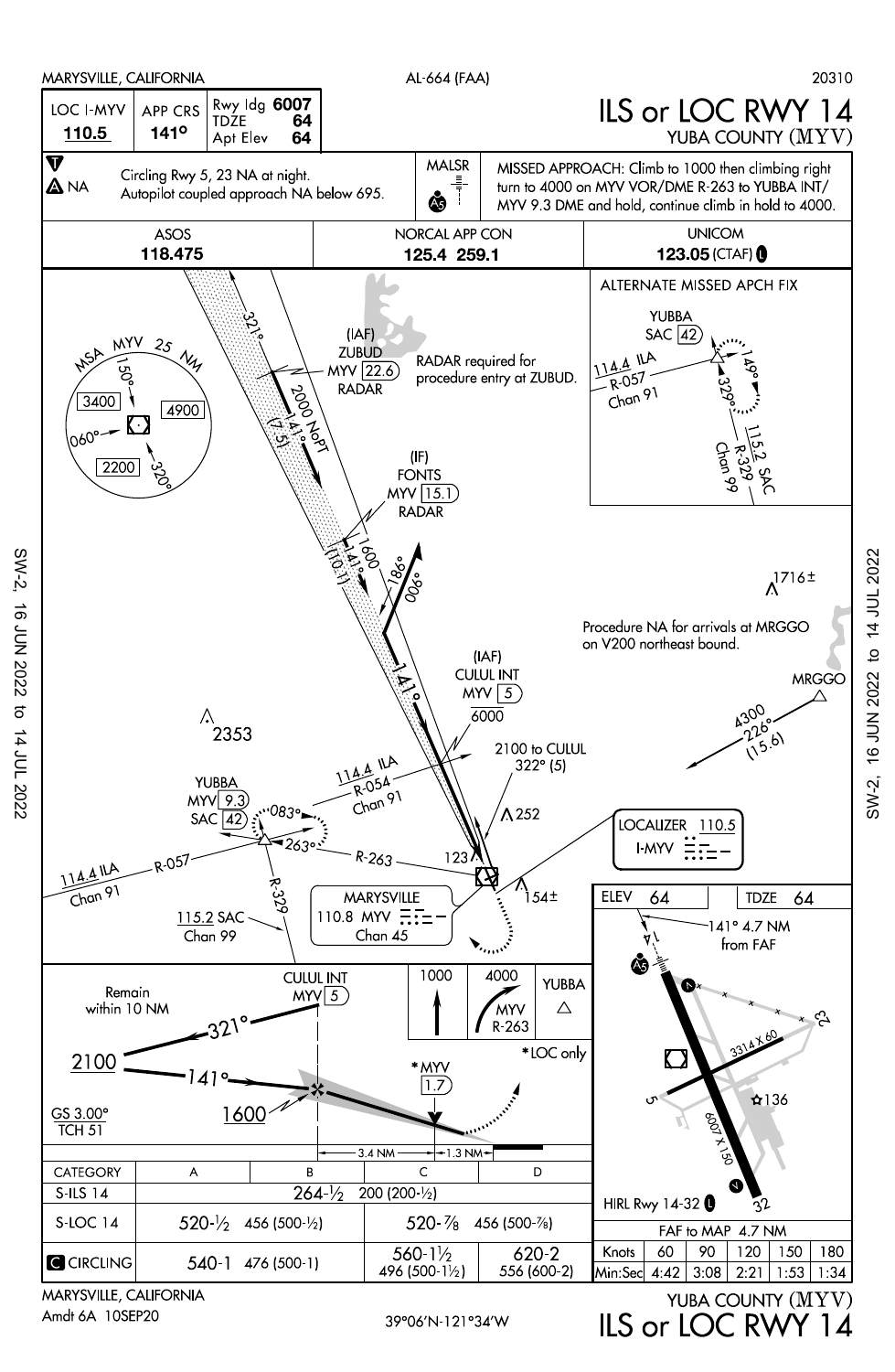

Orig-D 12NOV15

SW-2, 16 JUN 2022 to 14 JUL 2022

 $\vec{\sigma}$ 

14 JUL 2022

16 JUN 2022

 $SW-2$ 

RNAV (GPS) RWY 14